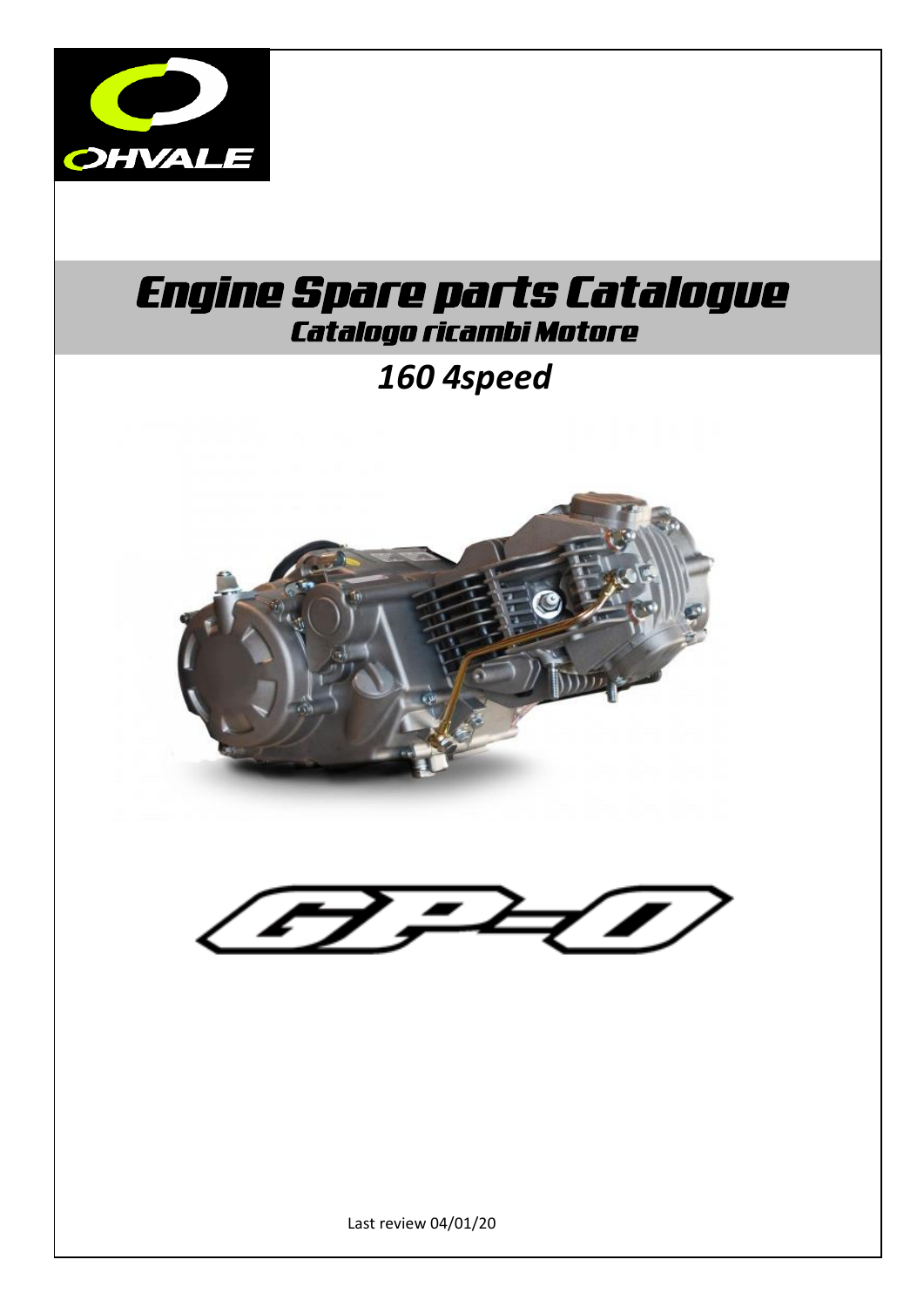|              | Tipo motore / Engine type    |                                                                 | ZS 160 4S                               |
|--------------|------------------------------|-----------------------------------------------------------------|-----------------------------------------|
|              | Assieme / Assy               | Assieme Testa / Cilindro                                        | <b>Cylinder Head Assembly</b>           |
|              |                              |                                                                 |                                         |
|              | $-30$<br>3                   | $6-$<br>29<br>15<br>31<br>$O-12$<br>$O-12$                      | 18<br>15<br>15<br>13<br>$2 -$<br>12     |
|              |                              |                                                                 |                                         |
|              |                              |                                                                 |                                         |
| Num.         | Cod.                         | <b>Descrizione ITA</b>                                          | <b>Description ENG</b>                  |
| 1            | 01.SW.0101.L                 | DADO M8                                                         | <b>NUT M8</b>                           |
| $\mathbf{z}$ | 01.SW.0102.L                 | RONDELLA 8.5 X 2 X 18                                           | WASHER 8.5×2×18                         |
| 3            | 01.MO.0016.L                 | CANDELA NGK C7HSA                                               | SPARK PLUG NGK C7 HSA                   |
| 4            | 01.SW.0104.L                 | ORING COPERCHIO VALV 160 4S                                     | <b>RING</b>                             |
| 5            | 01.SW.0105.L                 | COPERCHIO VALV 160 4S                                           | COVER, VALVE CHAMBER                    |
| 6            | 01.SW.0106.L                 | VITE M6 X 18                                                    | BOLT M6×18                              |
| 7            | 01.SW.0107.L                 | PRIGIONIERO SCARICO 160 4S                                      | BOLT M8×45                              |
| 8            | 01.SW.0108.L                 | TESTA NUDA 160 4S                                               | <b>CYLINDER HEAD ASSY</b>               |
| 9            | 01.SW.0109.L                 | COVER SX TESTA 160 4S                                           | LEFT COVER, CYLINDER HEAD               |
| 10           | 01.SW.0110.L                 | ORING COVER SX TESTA 160 4S                                     | <b>SEAL RING</b>                        |
| 11           | 01.SW.0111.L                 | VITE FORATA OLIO M8                                             | BOLT M8×23                              |
| 12           | 01.SW.0112.L                 | RONDELLA RAME M8 160 4S                                         | <b>WASHER 8.2×1×14</b>                  |
| 13           | 01.SW.0113.L                 | BYPASS OLIO MOTORE 160 4S                                       | <b>FUREL PIPE</b>                       |
| 14           | 01.SW.0114.L                 | GUARNIZIONE, TESTA 160 4S                                       | GASKET ASSY, CYLINDER HEAD              |
| 15           | 01.SW.0115.L                 | PIN 10 X 14                                                     | PIN 10×14                               |
| 16           | 01.SW.0116.L                 | CILINDRO 160 4S                                                 | CYLINDER BLOCK ASSEMBLY                 |
| 17           | 01.SW.0117.L                 | <b>VITE M6 X 105</b>                                            | BOLT M6×105                             |
| 18           | 01.SW.0118.L                 | <b>GUARNIZIONE CILINDRO 160 4S</b>                              | <b>GASKET, CYLINDER BLOCK</b>           |
| 19<br>20     | 01.SW.0119.L                 | <b>GUARNIZIONE, TENDITORE 160 4S</b><br><b>TENDITORE 160 4S</b> | GASKET, TENSIONER                       |
|              | 01.SW.0120.L                 |                                                                 | PLUG OF TIGHTENER                       |
| 22<br>29     | 01.SW.0122.L<br>01.SW.0129.L | GUARNIZIONE, COLLETTORE ASP<br><b>VITE M6 X 12</b>              | <b>GASKET, INLET PIPE</b><br>BOLT M6×12 |
| 30           | 01.SW.0130.L                 | RONDELLA 6.2 X 1.5 X 13                                         | WASHER 6.2×1.5×13                       |
| 31           | 01.SW.0131.L                 | <b>MOLLA</b>                                                    | SPRING                                  |

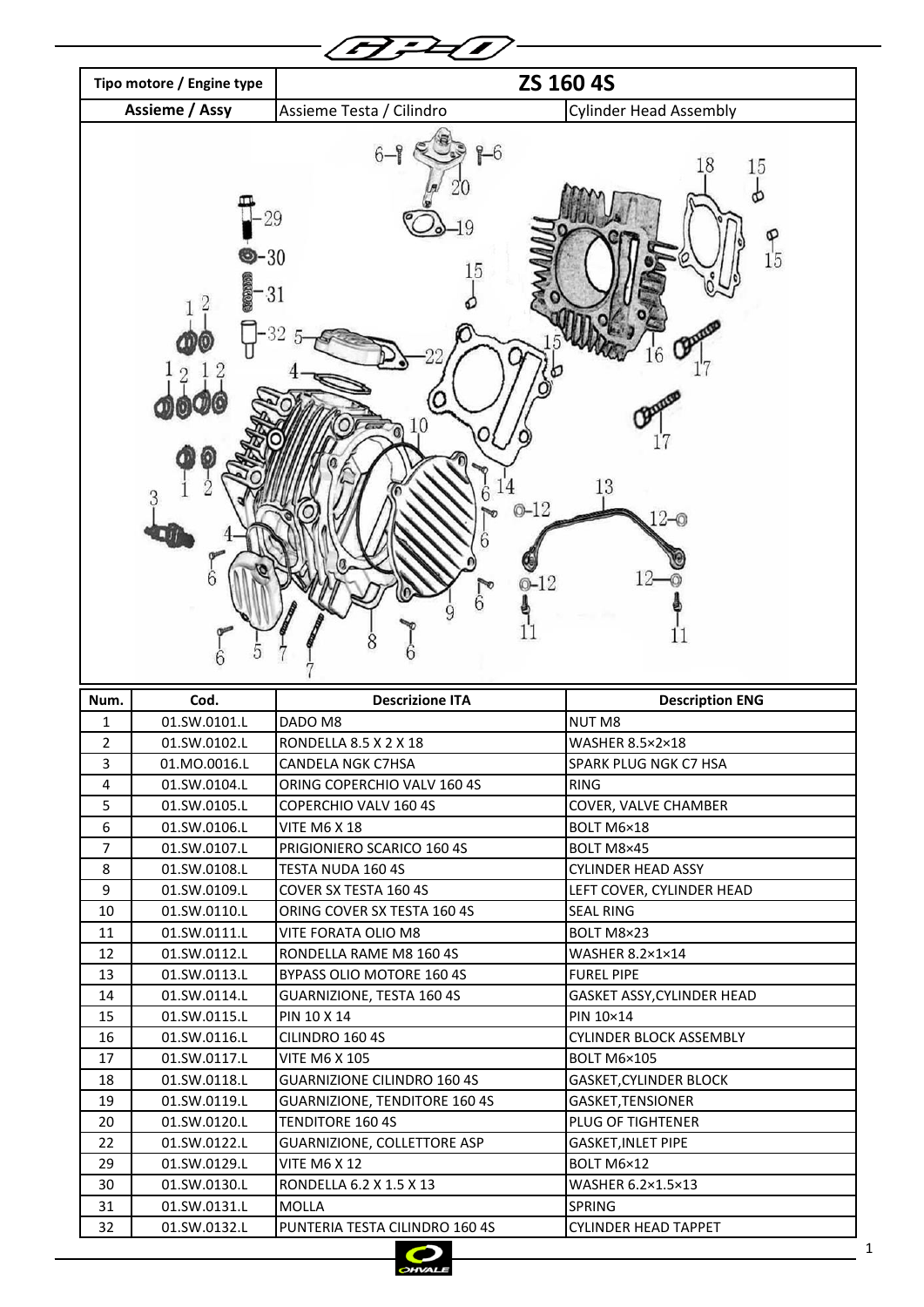

| Num.           | Cod.         | <b>Descrizione ITA</b>              | <b>Description ENG</b>      |
|----------------|--------------|-------------------------------------|-----------------------------|
| 1              | 01.SW.0201.L | ALBERO A CAMME 160 4S               | <b>GAMP SHAFT COMP</b>      |
| $\overline{2}$ | 01.SW.0202.L | ALBERO BILANCERE 160 4S             | <b>ROCKER SHAFT</b>         |
| 5              | 01.SW.0205.L | BILANCIERE COMPLETO 160 4S          | ROCKER ARM ASSEMBLY, VALVE  |
| 6              | 01.SW.0206.L | SEMICONO 160 4S                     | <b>VALVE LOCKER</b>         |
| 7              | 01.SW.0207.L | PIATTELLO VALVOLA SCARICO 160 4S    | SPRING SEAT (EXHAUST)       |
| 8              | 01.SW.0208.L | MOLLA INTERNA VALVOLE 160 4S        | <b>VALVE INNER SPRING</b>   |
| 9              | 01.SW.0209.L | PARAOLIO VALVOLA 160 4S             | SEAL, VALVE STEM            |
| 10             | 01.SW.0210.L | VALVOLA ASPIRAZIONE 160 4S          | <b>INTAKE VALVE</b>         |
| 11             | 01.SW.0211.L | VALVOLA SCARICO 160 4S              | <b>EXHAUST VALVE</b>        |
| 12             | 01.SW.0212.L | PATTINO SCORRI CATENA 160 4S        | <b>GUIDE PLATE CHAIN</b>    |
| 13             | 01.SW.0213.L | CORONA DISTRIBUZIONE 160 4S         | TIMING DRIVEN SPROCKET      |
| 14             | 01.SW.0214.L | CATENA DISTRIBUZIONE 160 4S         | <b>SPROCKET CHAIN</b>       |
| 15             | 01.SW.0215.L | <b>VITE M6 X 12</b>                 | BOLT M6×12                  |
| 16             | 01.SW.0216.L | PATTINO TENSIONATORE 160 4S         | <b>TENSION PLATE ASSY</b>   |
| 19             | 01.SW.0219.L | FERMO ALBERO A CAMME 160 4S         | STOP PLATE, CAMSHAFT        |
| 20             | 01.SW.0220.L | <b>VITE M6 X 12</b>                 | SCREW M6×12                 |
| 21             | 01.MO.0050.L | PIATTELLO OHVALE VALVOLA ASP 160 4S | SPRING SEAT OHVALE (INTAKE) |
| 22             | 01.MO.0051.L | <b>MOLLA ESTERNA VALVOLE 160 4S</b> | VALVE OUTER SPRING OHVALE   |

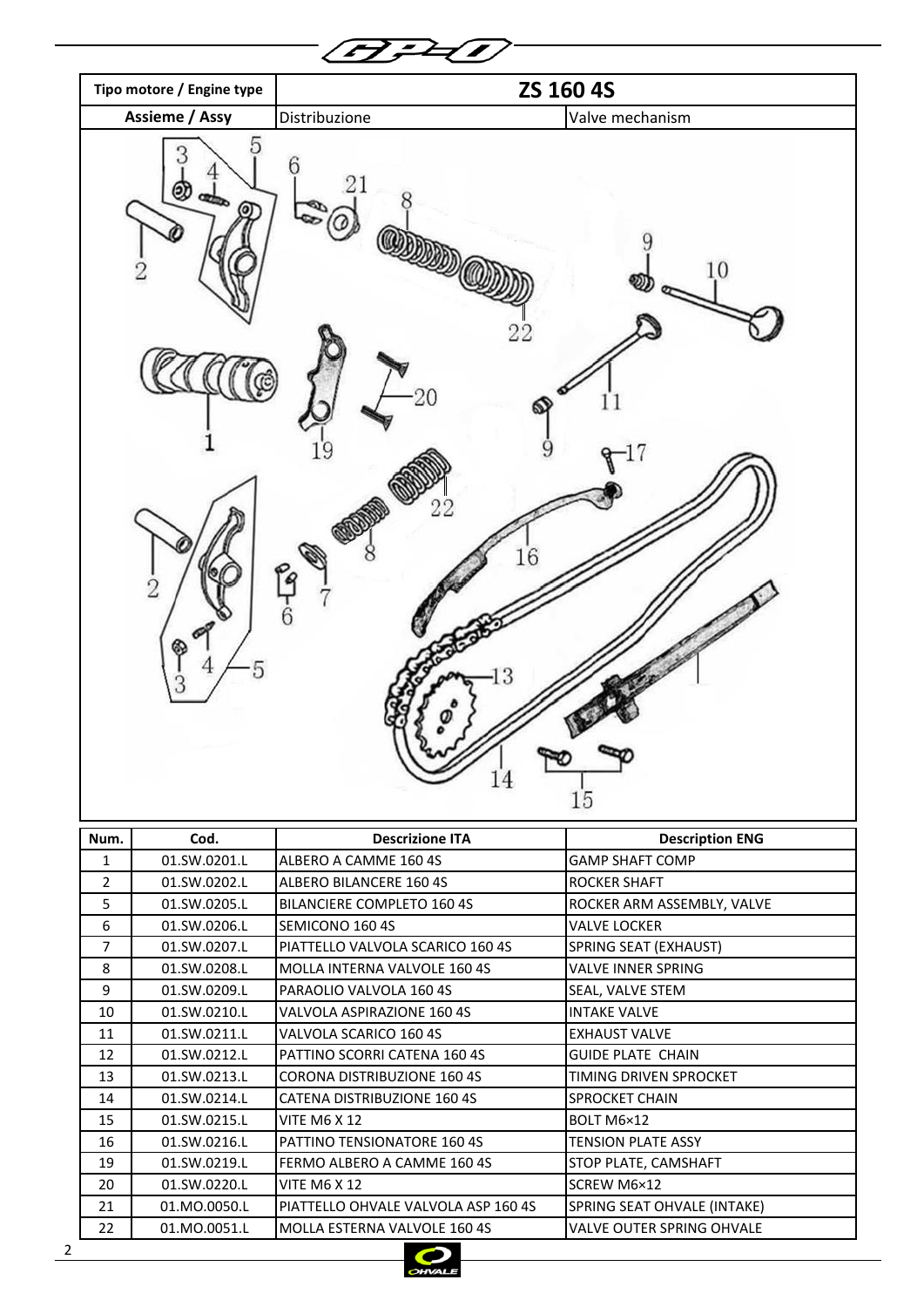

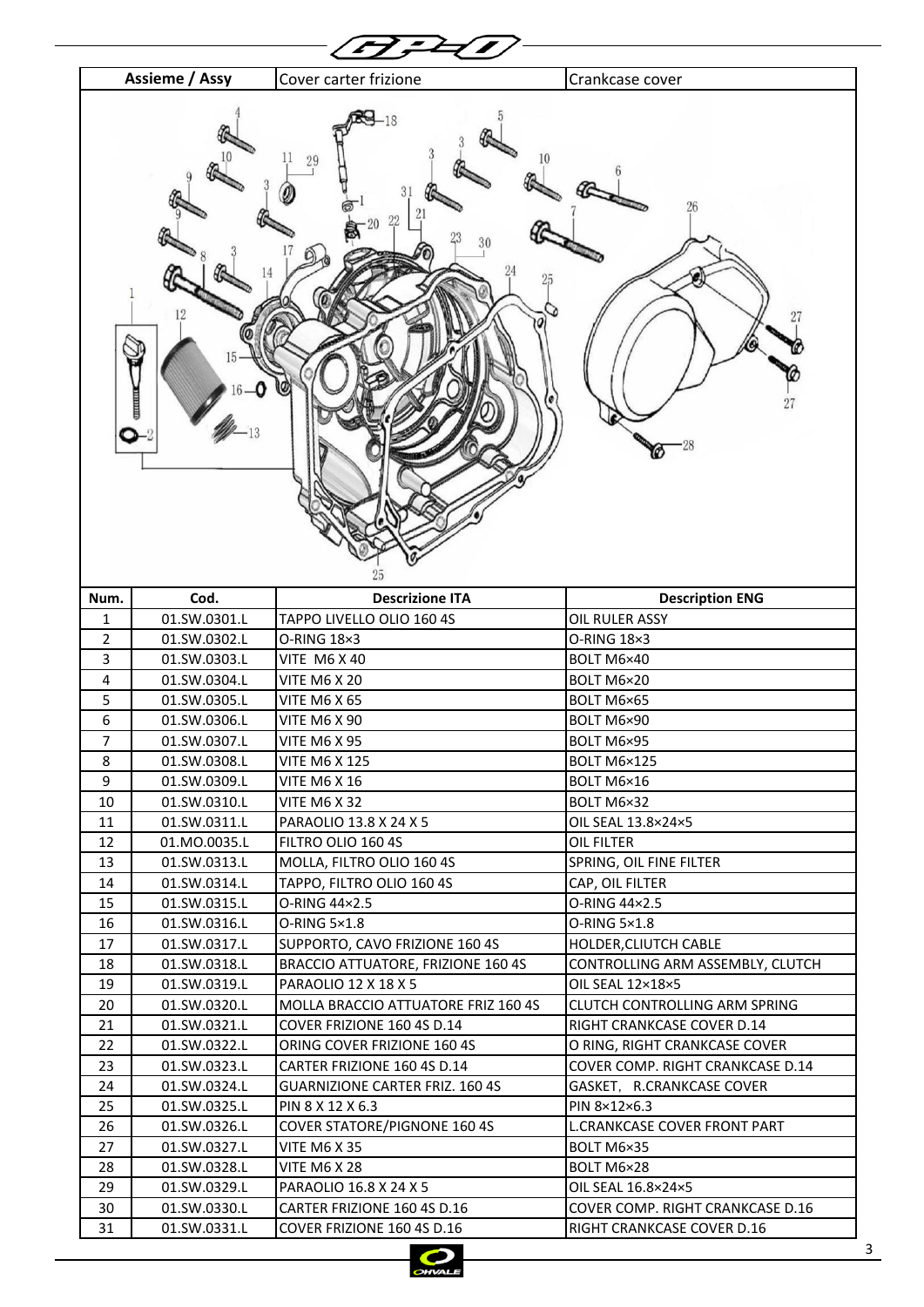|      | Tipo motore / Engine type |                                    | ZS 160 4S                 |
|------|---------------------------|------------------------------------|---------------------------|
|      | Assieme / Assy            | Assieme frizione                   | Clutch assy               |
|      |                           |                                    |                           |
| Num. | Cod.                      | <b>Descrizione ITA</b>             | <b>Description ENG</b>    |
| 1    | 01.SW.0401.L              | <b>ASSIEME FRIZIONE 160 4S</b>     | <b>CLUTCH ASSY</b>        |
| 2    | 01.SW.0402.L              | CAMPANA FRIZIONE 160 4S            | OUT CASE ASSEMBLY, CLUTCH |
| 3    | 01.SW.0403.L              | RONDELLA FRIZIONE 160 4S           | WASHER                    |
| 4    | 01.SW.0404.L              | RONDELLA DENTATA FRIZIONE 160 4S   | POINTED WASHER            |
| 5    | 01.SW.0405.L              | PIATTELLO INF FRIZIONE             | <b>CLUTCH PLATE</b>       |
| 6    | 01.SW.0406.L              | SET DISCHI FRIZIONE 160 4S         | SET DRIVE FRICTION DISK   |
| 7    | 01.SW.0407.L              | SET DISCHI FRIZIONE ESTERNO 160 4S | SET OUTER FRICTION DISK A |
| 8    | 01.SW.0408.L              | SPINGIDISCO, FRIZIONE 160 4S       | CENTER SLEEVE, CLUTCH     |
| 9    | 01.SW.0409.L              | SET MOLLE, FRIZIONE 160 4S         | SPRING SET, CLUTCH        |
| 10   | 01.SW.0410.L              | RONDELLA SOTTO GHIERA FRIZ 160 4S  | WASHER                    |
| 11   | 01.SW.0411.L              | GHIERA FRIZIONE 160 4S             | <b>CLUTCH LOCK NUT</b>    |
| 12   | 01.SW.0412.L              | COVER, FRIZIONE 160 4S             | <b>END COVER, CLUTCH</b>  |
| 13   | 01.SW.0413.L              | VITE FISSAGGIO SPING.              | PLATE FIXING SCREW        |
| 14   | 01.SW.0414.L              | CUSCINETTO 6000                    | <b>BEARING (6000)</b>     |
|      |                           |                                    |                           |
| 15   | 01.SW.0415.L              | BARRA DI SPINTA, FRIZIONE 160 4S   | PUSHING ROD, CLUTCH       |

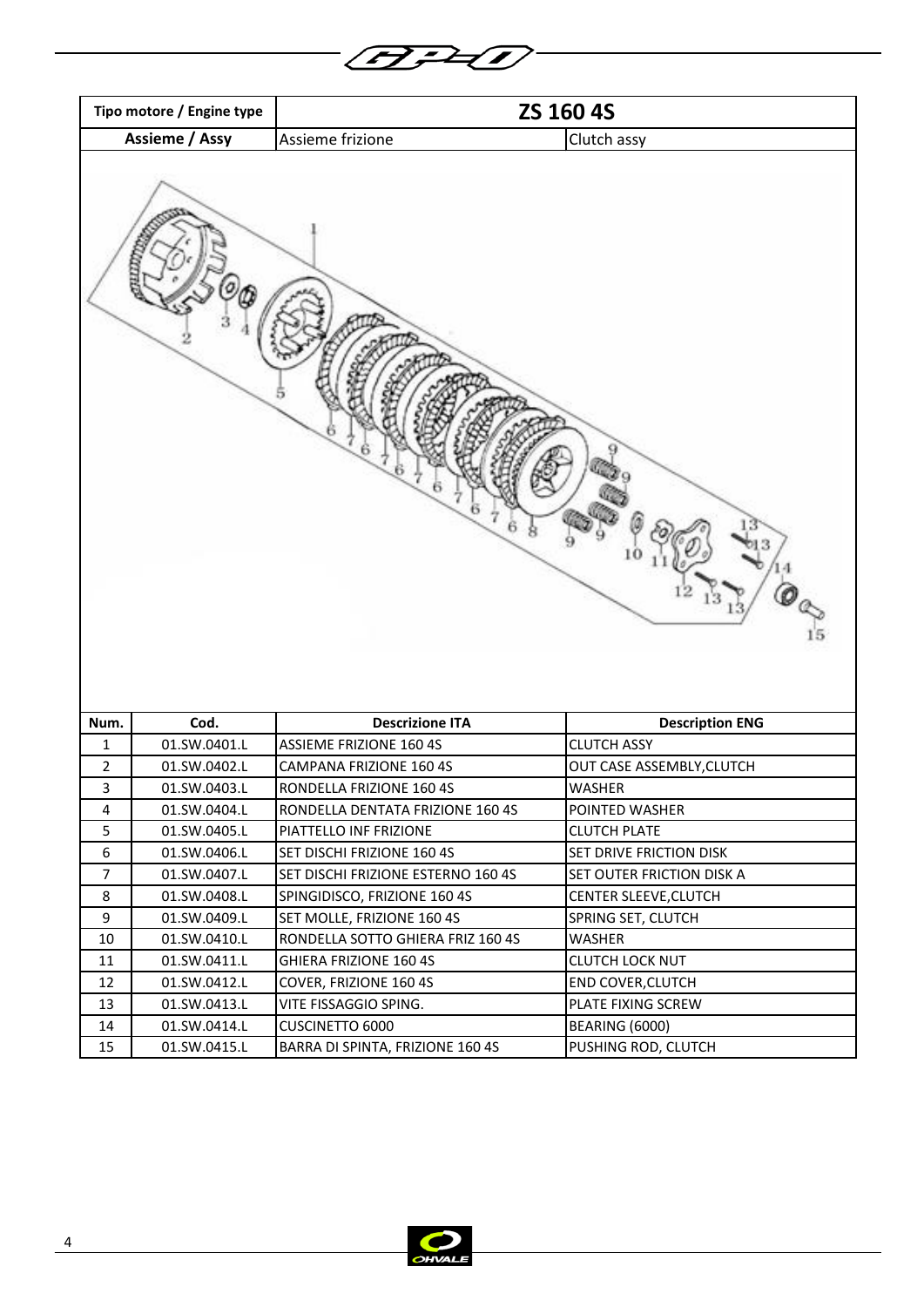



| Num. | Cod.         | <b>Descrizione ITA</b>                 | <b>Description ENG</b>    |
|------|--------------|----------------------------------------|---------------------------|
| ∸    | 01.SW.0501.L | IASSIEME POMPA OLIO 160 4S             | <b>JOIL PUMP ASSY</b>     |
| 15   | 01.SW.0515.L | $IPIN 8\times12\times6.3$              | $IPIN 8\times12\times6.3$ |
| 16   | 01.SW.0516.L | <b>IFILTRO OLIO 160 4S</b>             | ISTRAINER.OIL FILTER      |
| 17   | 01.SW.0517.L | <b>IGUARNIZIONE, POMPA OLIO 160 4S</b> | <b>IGASKET,OIL PUMP</b>   |

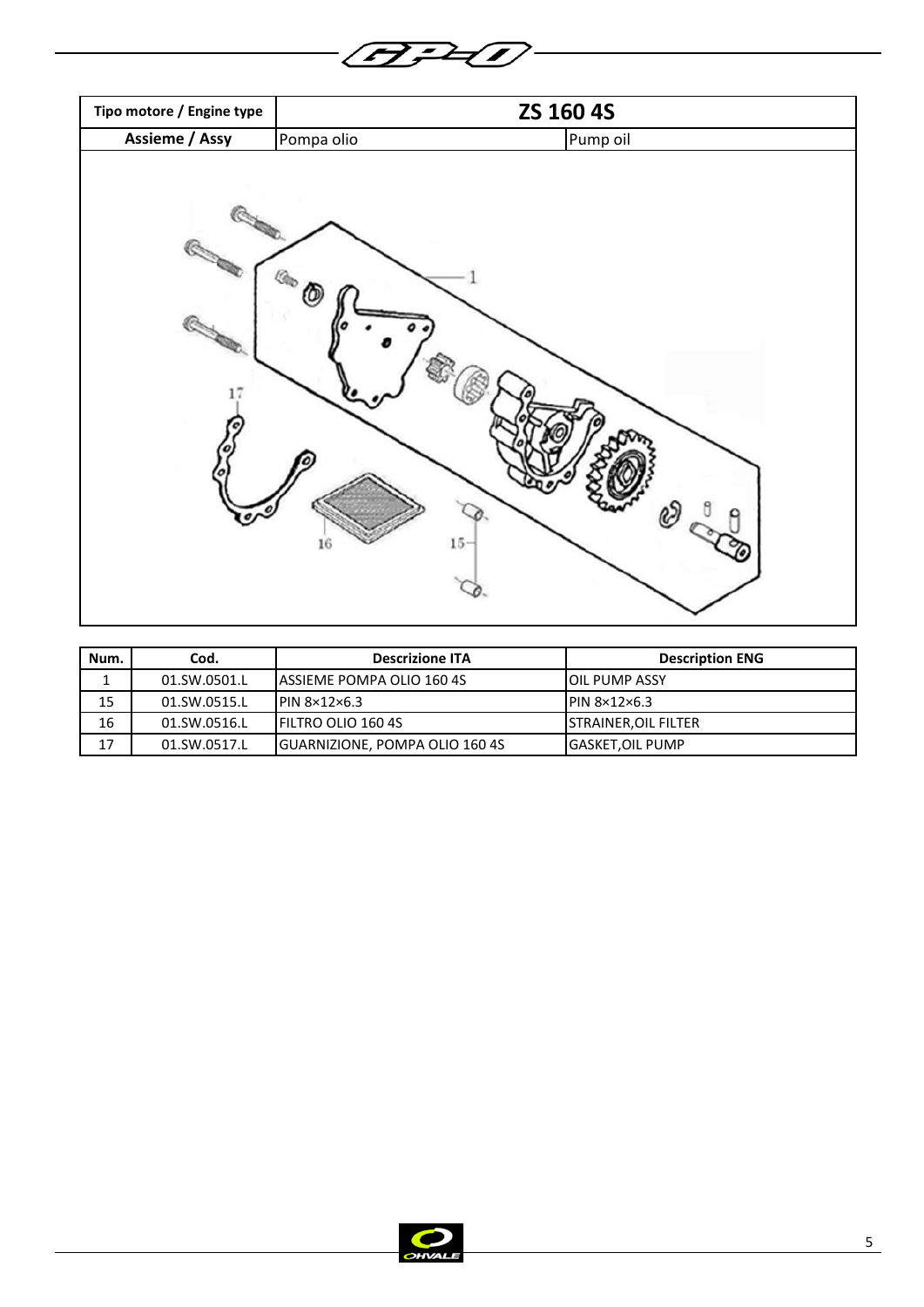

| Num.           | Cod.         | <b>Descrizione ITA</b>           | <b>Description ENG</b>      |
|----------------|--------------|----------------------------------|-----------------------------|
| 1              | 01.SW.0601.L | PRIGIONIERO CIL. A 160 4S        | <b>CYLINDER STUD BOLT B</b> |
| $\overline{2}$ | 01.SW.0602.L | PRIGIONIERO CIL. B 160 4S        | <b>CYLINDER STUD BOLT A</b> |
| 3              | 01.SW.0603.L | RONDELLA 12.4 X 2 X 20           | WASHER 12.4×2×20            |
| 4              | 01.SW.0604.L | VITE SPURGO OLIO 160 4S          | OIL DRAIN PLUG              |
| 5              | 01.SW.0605.L | PIN 10×14                        | <b>PIN 10×14</b>            |
| 6              | 01.SW.0606.L | <b>CARTER DESTRO 160 4S</b>      | RIGHT CRANKCASE BLOCK       |
| 7              | 01.SW.0607.L | <b>GUARNIZIONE CARTER 160 4S</b> | GASKET, CRANKCASE           |
| 10             | 01.SW.0610.L | <b>CARTER SINISTRO 160 4S</b>    | LEFT CRANKCASE BLOCK        |
| 11             | 01.SW.0611.L | <b>VITE M6 X 60</b>              | BOLT M6×60                  |
| 13             | 01.SW.0613.L | <b>VITE M6 X 50</b>              | BOLT M6×50                  |
| 14             | 01.SW.0614.L | <b>VITE M6 X 65</b>              | BOLT M6×65                  |

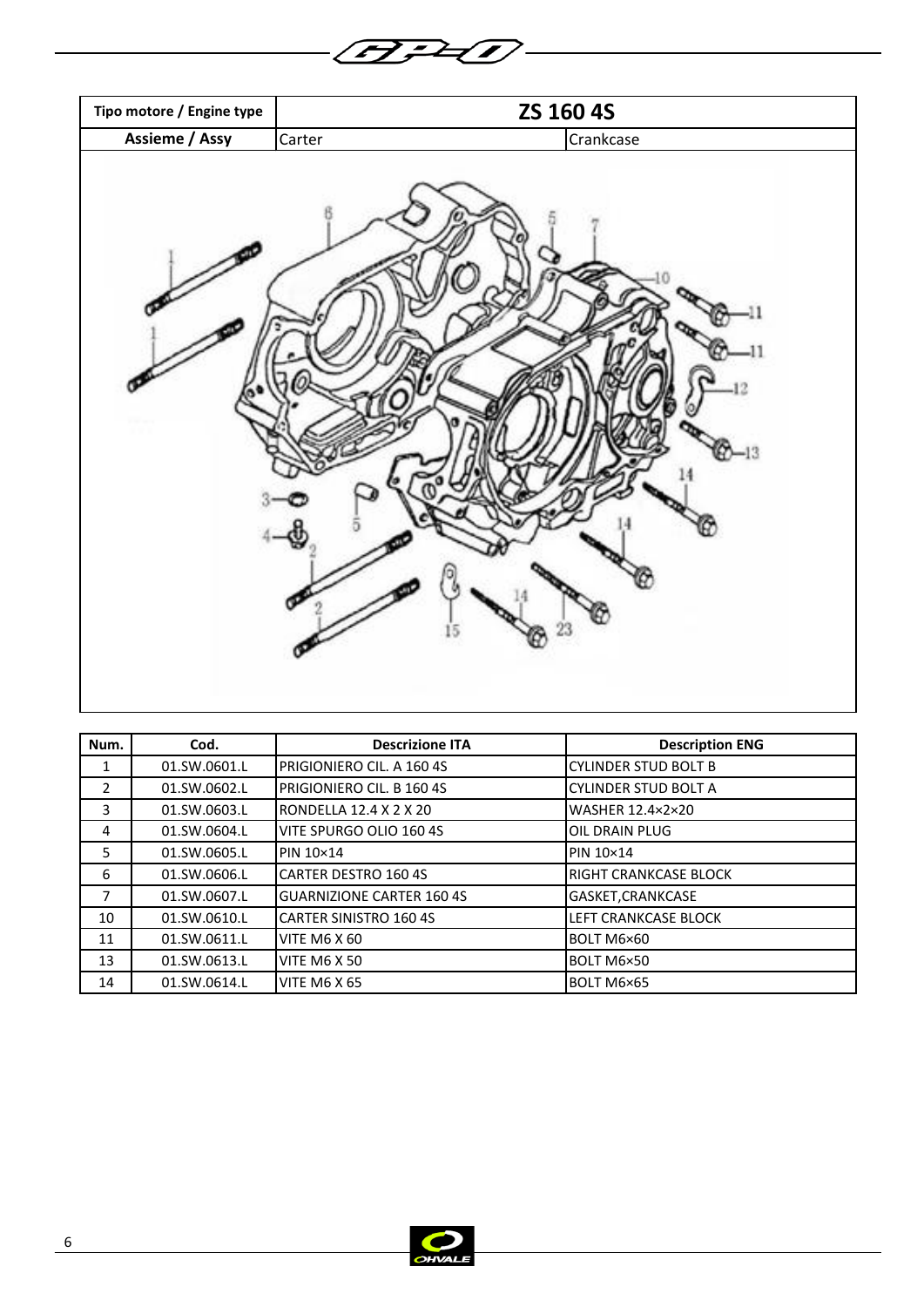



| Num.          | Cod.         | <b>Descrizione ITA</b>                                           | <b>Description ENG</b>         |
|---------------|--------------|------------------------------------------------------------------|--------------------------------|
| 1             | 01.SW.0701.L | SEEGER SPINOTO 160 4S                                            | CHECK RING, PISTON PIN         |
| $\mathcal{P}$ | 01.SW.0702.L | <b>SPINOTTO PISTONE 160 4S</b>                                   | <b>PIN PISTON</b>              |
| 3             | 01.SW.0703.L | PISTONE 160 4S                                                   | <b>PISTON</b>                  |
| 4             | 01.SW.0704.L | <b>FASCE PISTONE COMPLETE 160 4S</b>                             | <b>PISTON RING COMP</b>        |
| 8             | 01.SW.0708.L | INGRANAGGIO POMPA OLIO 160 4S                                    | DRIVE GEAR, OIL PUMP           |
| 9             | 01.SW.0709.L | ASSIEME BIELLA CARTER 160 4S                                     | CRANKSHAFT CONNECTING-ROD ASSY |
| 11            | 01.SW.0711.L | CHIAVETTA ALBERO 160 4S                                          | <b>SEMICIRCULAR KEY</b>        |
| 14            | 01.SW.0714.L | BOCCOLA 160 4S                                                   | <b>BUSH</b>                    |
| 15            | 01.SW.0715.L | MOLLA, TUBO OLIO 160 4S                                          | SPRING, OIL PIPE               |
| 16            | 01.SW.0716.L | GHIERA DI BLOCCAGGIO, FRIZIONE PRIMARIA LOCK NUT, PRIMARY CLUTCH |                                |
| 17            | 01.SW.0717.L | DISTANZIALE ALBERO 160 4S                                        | <b>SLEEVE</b>                  |
| 18            | 01.SW.0718.L | RONDELLA PIATTA, FRIZIONE 160 4S                                 | DISH WASHER, CLUTCH            |
| 19            | 01.SW.0719.L | <b>INGRANAGGIO PRIMARIO 160 4S</b>                               | PRIMARY DRIVE GEAR             |

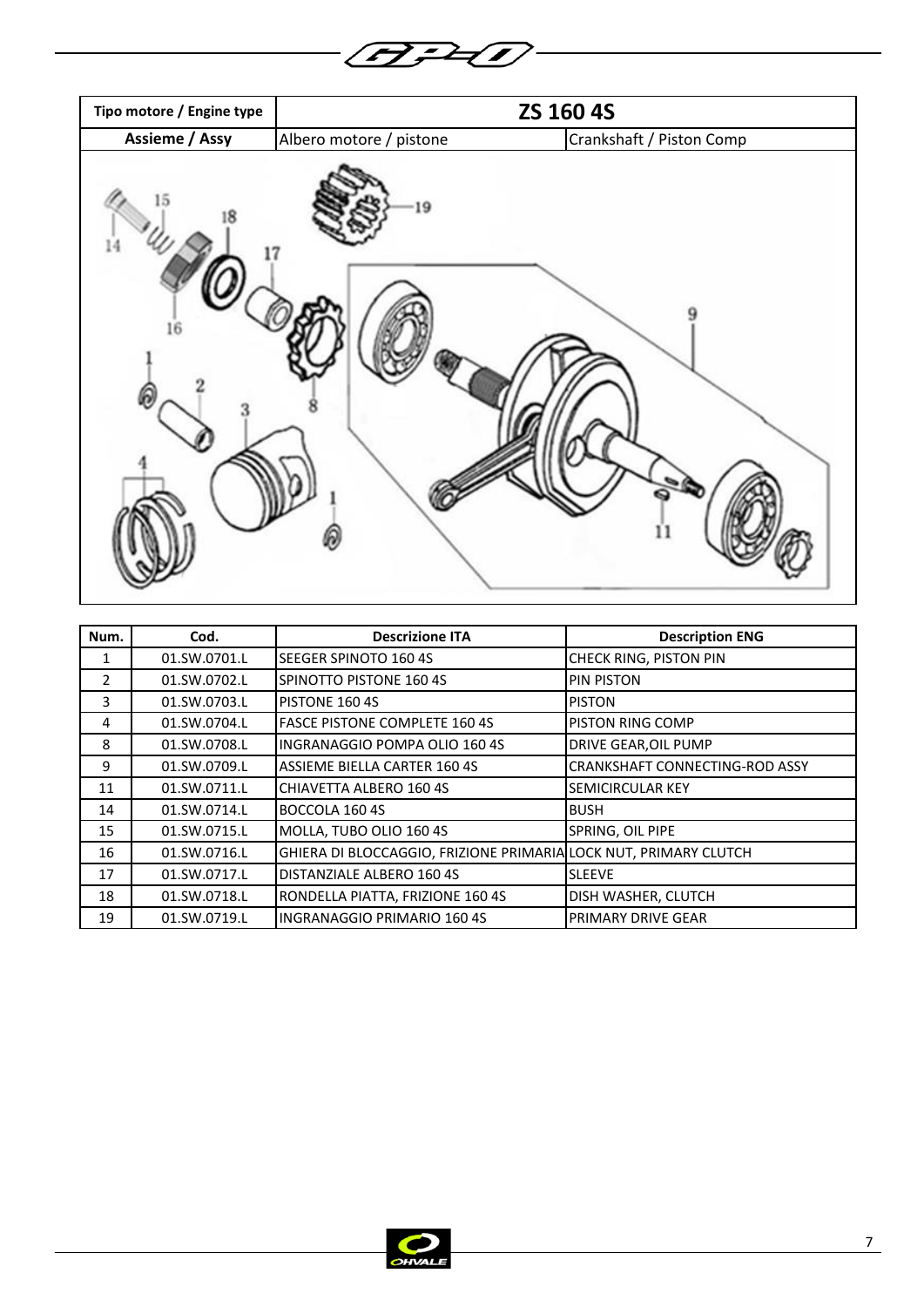

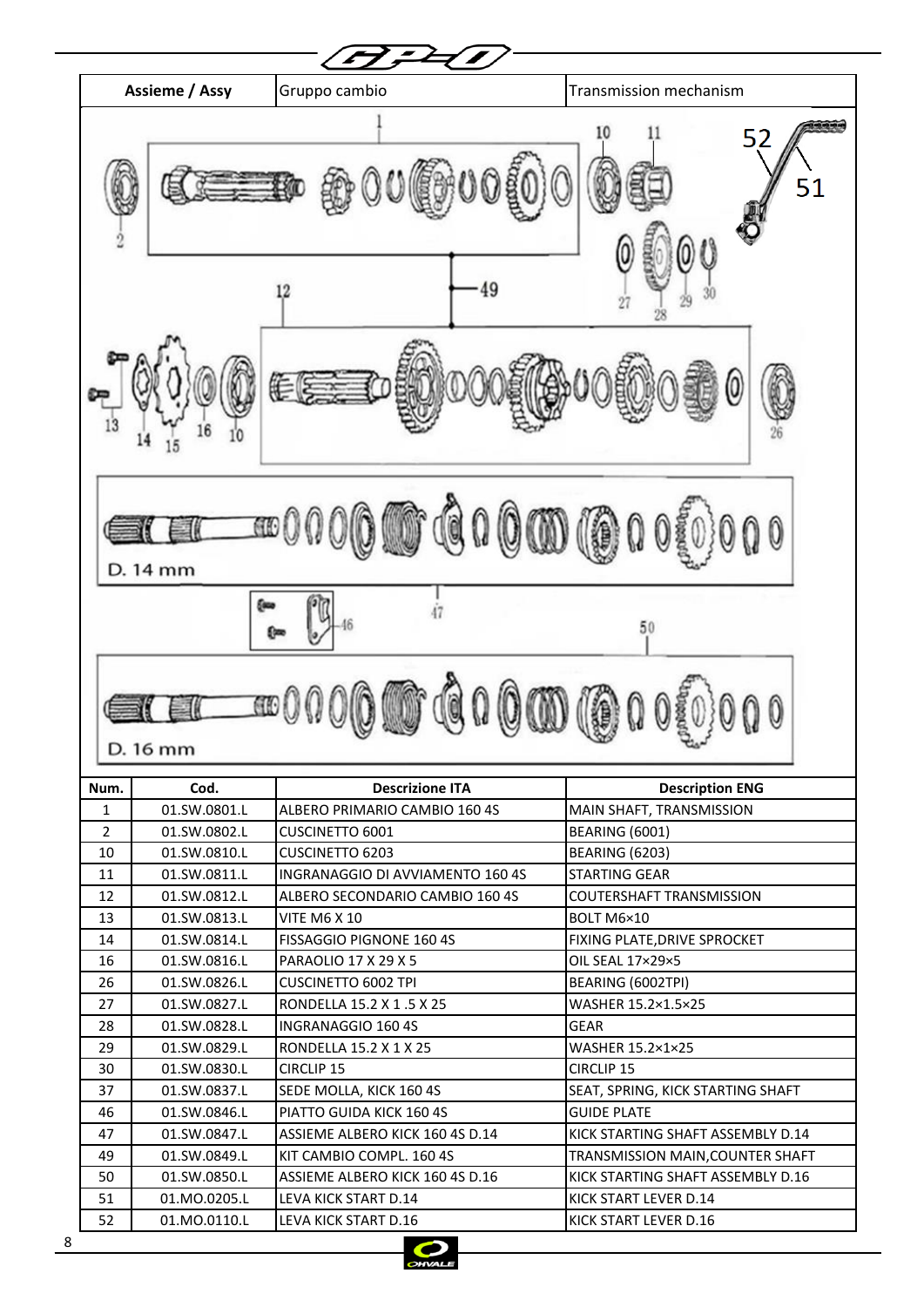

| Num. | Cod.         | <b>Descrizione ITA</b>                 | <b>Description ENG</b>                 |
|------|--------------|----------------------------------------|----------------------------------------|
|      | 01.SW.0901.L | <b>IMANTENITORE MARCE 160 4S</b>       | <b>LOCATING PLATE ASSY</b>             |
|      | 01.SW.0902.L | MOLLA, MANTENITORE MARCE 160 4S        | SPRING , LOCATING PLATE                |
| 3    | 01.SW.0903.L | <b>IDESMO COMPLETO 160 4S</b>          | <b>GEARSHIFT DRUM COMP</b>             |
| 13   | 01.SW.0913.L | <b>IFERMO SENSORE CAMBIO 160 4S</b>    | <b>GEARSHIFT SWITCH PRESSING PLATE</b> |
| 20   | 01.SW.0920.L | <b>ISELETTORE CAMBIO COMPL. 160 4S</b> | <b>GEARSHIFT LEVER COMP</b>            |
| 21   | 01.SW.0921.L | <b>IVITE SELETTORE 160 4S</b>          | BOLT, RETURN SPRINGN FIXING 8×11       |
| 22   | 01.SW.0922.L | <b>PARAOLIO 11.6 X 24 X 10</b>         | OIL-SEAL 11.6×24×10                    |

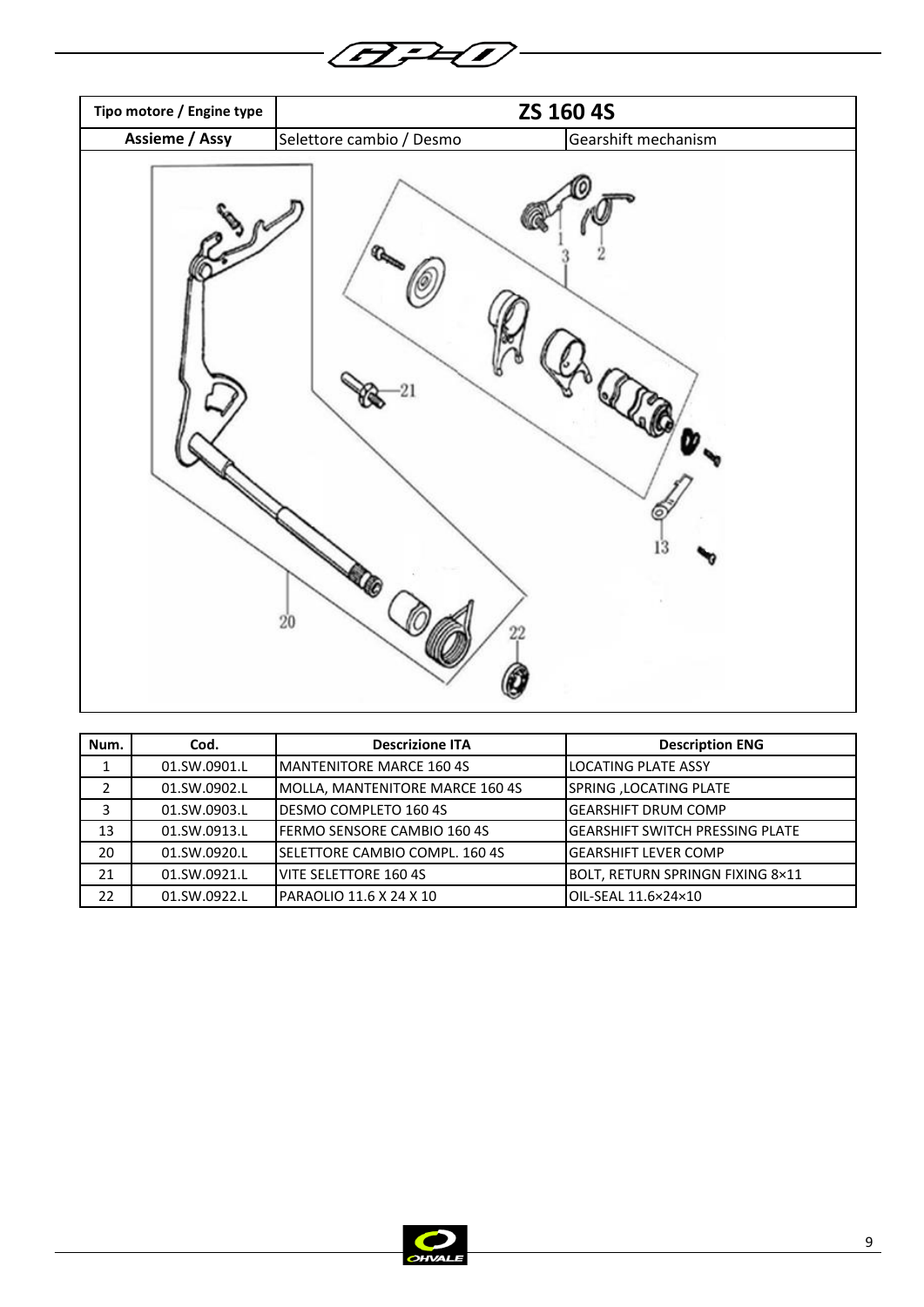**BFU** 

| Tipo motore / Engine type |                | ZS 160 4S    |  |
|---------------------------|----------------|--------------|--|
| <b>Assieme / Assy</b>     | Gruppo statore | Magneto comp |  |
|                           |                |              |  |

| Num. | Cod.         | <b>Descrizione ITA</b>         | <b>Description ENG</b>      |
|------|--------------|--------------------------------|-----------------------------|
|      | 01.SW.1001.L | $IO-RING 6.5 \times 1.8$       | O-RING 6.5×1.8              |
|      | 01.SW.1002.L | <b>IO-RING STATORE 160 4S</b>  | O-RING 106.8×2              |
|      | 01.SW.1003.L | <b>IASSIEME STATORE 160 4S</b> | <b>STATOR ASSY, MAGNETO</b> |
| 4    | 01.SW.1004.L | <b>IVITE FIX STATORE</b>       | SCREW M6×16                 |
|      | 01.SW.1005.L | IVOLANO 160 4S                 | <b>ROTOR ASSY, MAGNETO</b>  |
| 6    | 01.SW.1006.L | IDADO VOLANO 160 4S            | <b>NUT</b>                  |